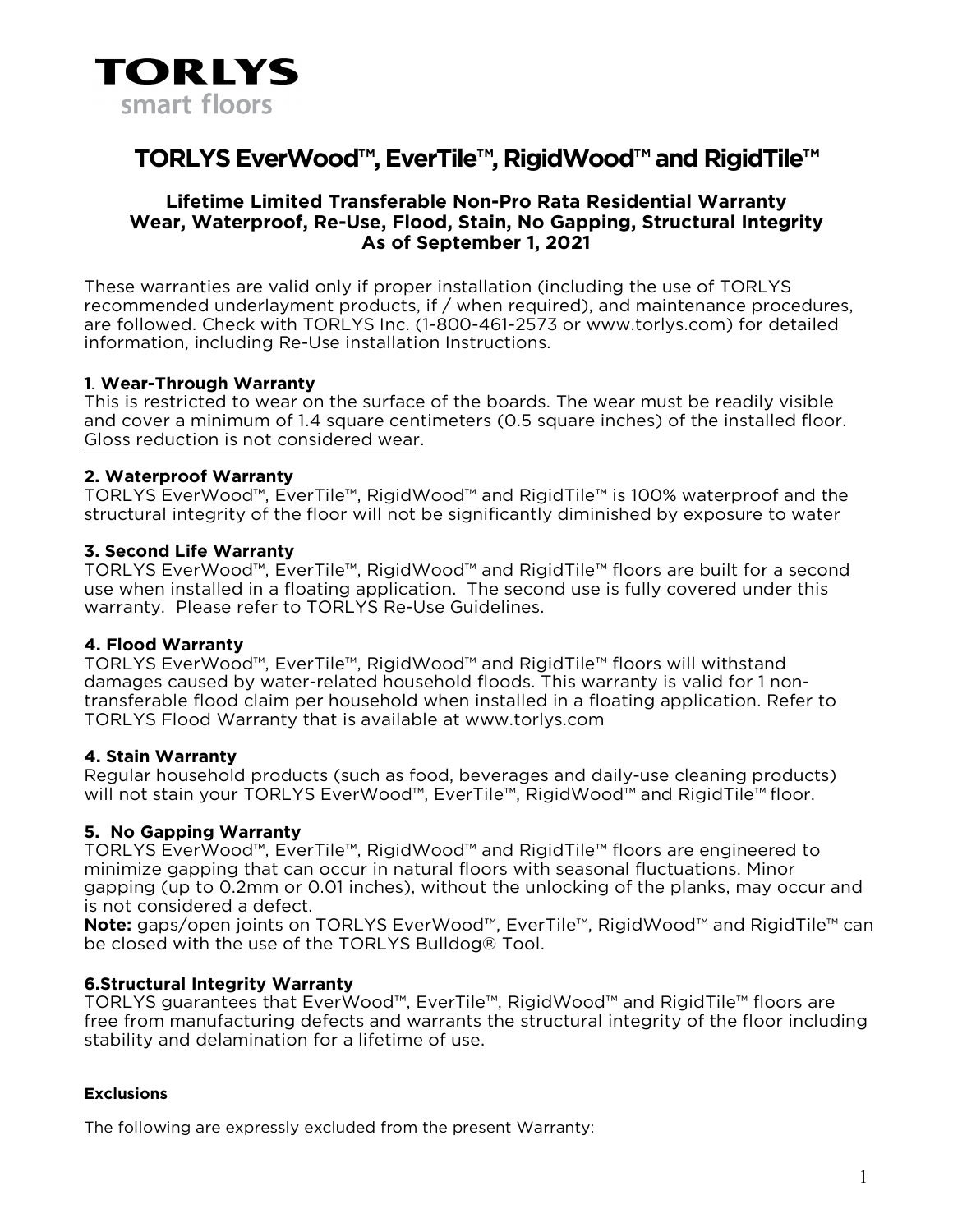

- 1. Defects or damage caused by installation that does not comply with TORLYS recommended installation procedures (for details please check our web page at www.torlys.com). Any failure as a result of improper installation is the sole responsibility of the flooring contractor and/or installer.
- 2. Inadequate product choice for the flooring use conditions. I.e. Heavy commercial use, outdoors, etc.
- 3. Damage due to improper maintenance. Refer to the TORLYS Maintenance Instructions or contact TORLYS Inc. (1-800-461-2573) for recommended products.
- 4. Unapproved modification or repair, accidents, or misuse.
- 5. Damage due to exposure to excessive heat, wetness, or dryness. It is recommended that relative humidity in a home remain in the healthy range of 30–60% throughout the year. Keeping humidity within this range may require the use of a dehumidifier or a humidifier depending on the climate conditions.
- 6. This Warranty does not cover splits, warping, soiling, or damages that result from abusive conditions, or accidents, such as, but not limited to, severe impact, scratching, cutting, or the use of items such as inline skates, roller skates, stiletto heels, golf shoes or pets.
- 7. Replacement of materials, which have been installed, and that contain obvious visual defects.
- 8. Dissatisfaction with colour, shade, or texture variations from samples or printed colour illustrations.
- 9. Damage caused by gouges, scuffs, punctures, tears, burns, lack of proper furniture rests; improper storage, abuse, or incident such as fire, floods or contaminated water, also plumbing leaks such as overflowing of sinks or similar water damage that can go underneath the floor.

Note: Sliding heavy furniture or appliances may permanently damage your TORLYS EverWood™, EverTile™, RigidWood™ and RigidTile™ floor.

- 10. Damage caused by water or moisture trapped beneath the floor.
- 11. Problems caused by moisture, mildew, alkaline substances, or hydrostatic pressure.
- 12. This warranty only applies to TORLYS EverWood™, EverTile™, RigidWood™ and RigidTile™ first quality products.
- 13. Responsibility under this warranty only applies to hidden defects. These are defects that were not visible before or during the installation of the floor.
- 14. Installation in non 3 seasons homes (below-22°F and above 122°F/ below -30°C and above 50°C). Thermal shock, very rapid and extreme changes in temperatures may cause damage to the floor. The use of continuous vapour barrier and proper insulation is mandatory in crawl spaces.

## **TORLYS Claim Process**

Register your TORLYS EverWood™, EverTile™, RigidWood™ and RigidTile™ Floor at [www.torlys.com](http://www.torlys.com/) within 90 days of purchase in order to have your floor protected for a lifetime of enjoyment, including the non-pro rata and transferable features of the warranty.

In the case of a claim, notify the dealer who sold you the material promptly. If not registered, you must supply proof of purchase.

Once the dealer verifies the claim, a TORLYS representative will be notified and, if necessary, an inspection will be arranged. If you are unable to contact your dealer or are not satisfied with the dealer's recommendation, please contact TORLYS at 1 800 461-2573 – ext. 2371.